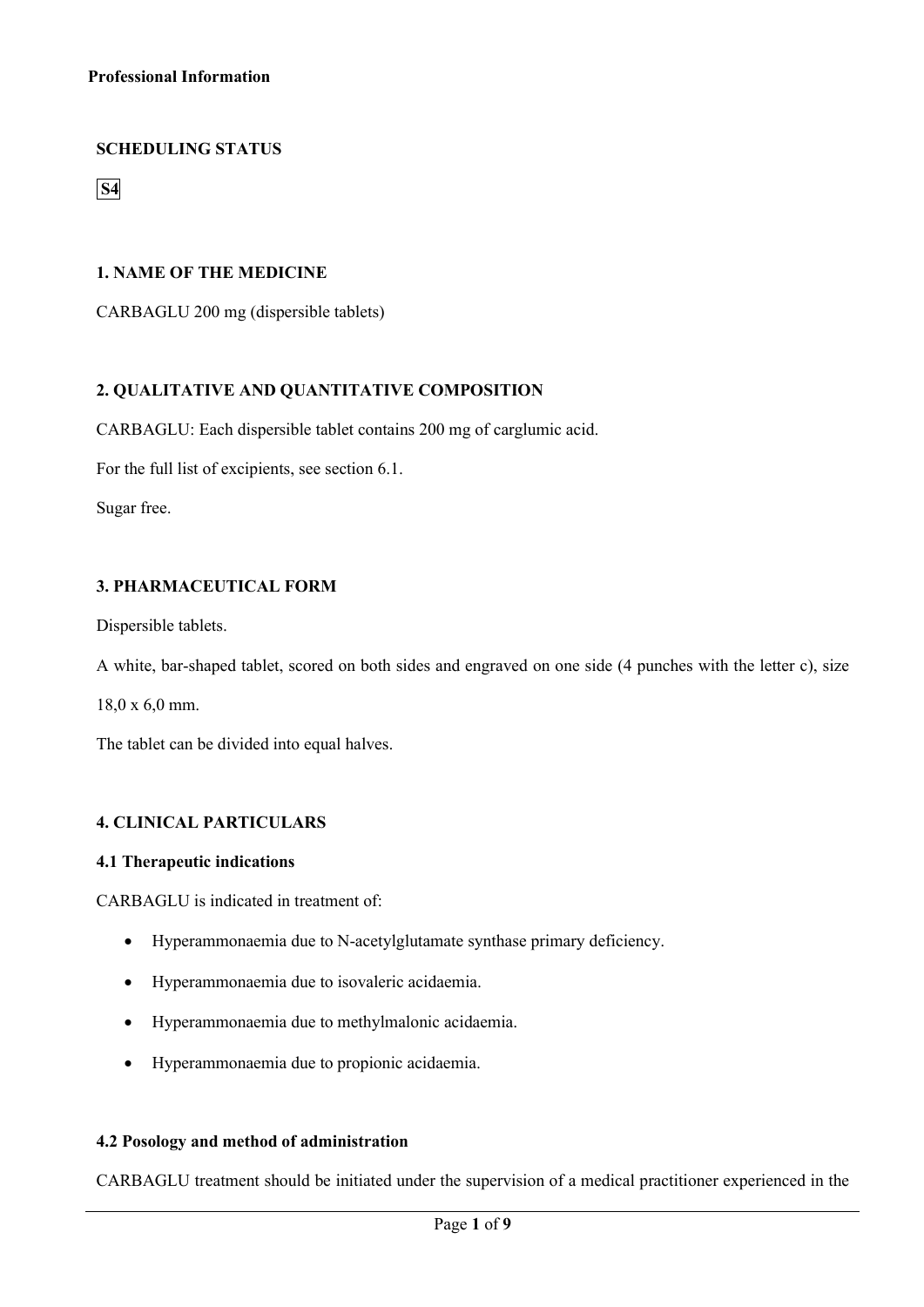treatment of metabolic disorders.

## **Posology:**

# *For N-acetylglutamate synthase deficiency:*

Based on clinical experience, the treatment may be started as early as the first day of life.

The initial daily dose should be 100 mg/kg, up to 250 mg/kg if necessary.

It should then be adjusted individually in order to maintain normal ammonia plasma levels (refer to section 4.4).

In the long term, it may not be necessary to increase the dose according to body weight as long as adequate metabolic control is achieved; daily doses range from 10 mg/kg to 100 mg/kg.

# Carglumic acid responsiveness test

It is recommended to test individual responsiveness to carglumic acid before initiating any long-term treatment. As examples:

- In a comatose child, start with a dose of 100 to 250 mg/kg/day and measure ammonia plasma concentration at least before each administration; it should normalise within a few hours after starting CARBAGLU.
- In a patient with moderate hyperammonaemia, administer a test dose of 100 to 200 mg/kg/day for 3 days with a constant protein intake and perform repeated determinations of ammonia plasma concentration (before and 1 hour after a meal); adjust the dose in order to maintain normal ammonia plasma levels.

# *For isovaleric acidaemia, methylmalonic acidaemia and propionic acidaemia:*

The treatment should start upon hyperammonaemia in organic acidaemia patients. The initial daily dose should be 100 mg/kg, up to 250 mg/kg if necessary.

It should then be individually adjusted in order to maintain normal ammonia plasma levels (refer to section 4.4).

# Method of administration:

This medicine is for oral use only (ingestion or via a nasogastric tube using a syringe, if necessary).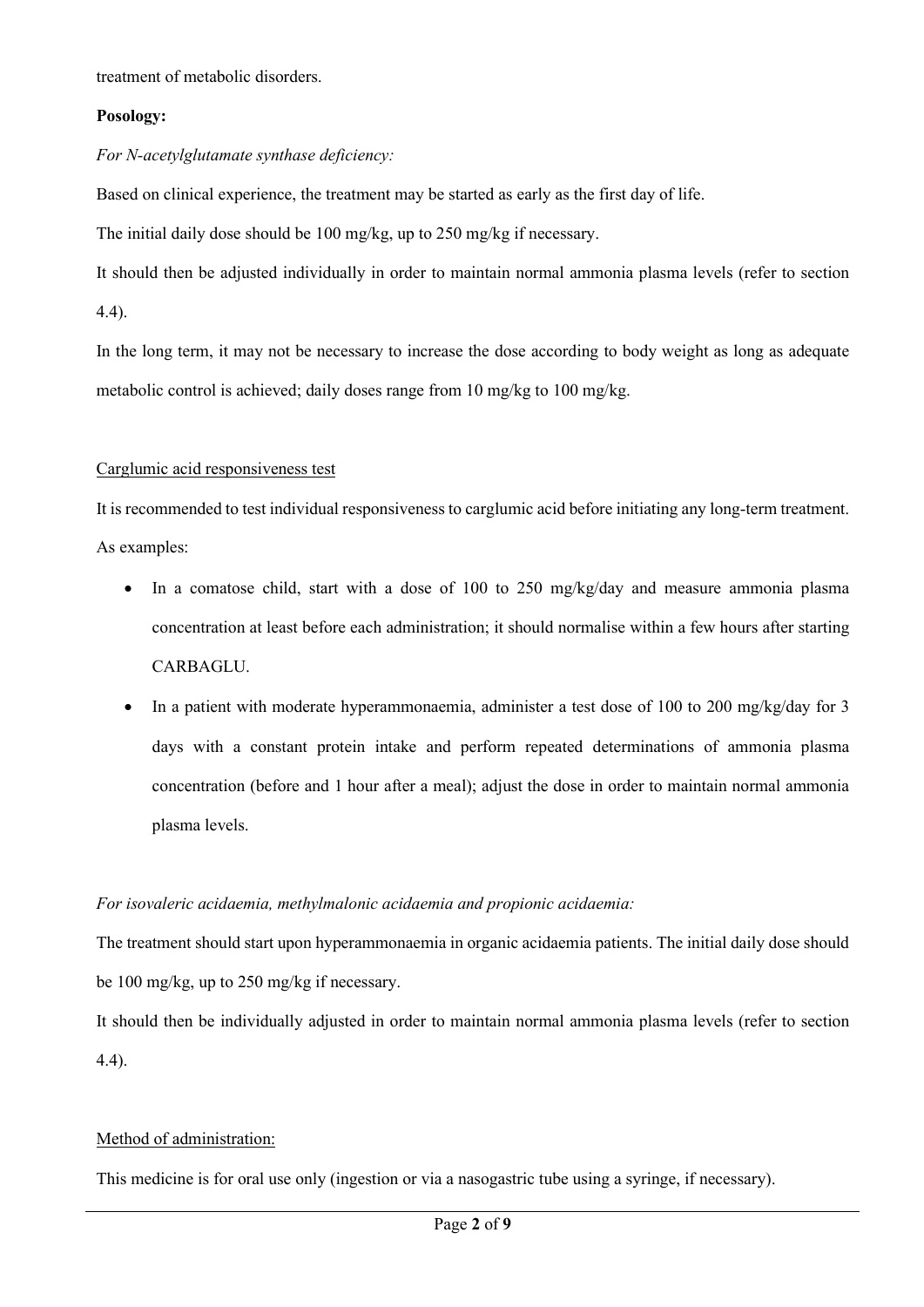Based on pharmacokinetic data and clinical experience, it is recommended to divide the total daily dose into two to four doses to be given before meals or feedings. The breaking of the tablets in halves allows most of the required posology adjustments. Occasionally, the use of quarter tablets may also be useful to adjust the posology prescribed by the medical practitioner.

The tablets must be dispersed in a minimum of  $5 - 10$  ml of water and ingested immediately or administered by fast push through a syringe via a nasogastric tube.

The suspension has a slightly acidic taste.

## **4.3 Contraindications**

Hypersensitivity to the active substance or to any of the excipients.

Breastfeeding during the use of carglumic acid is contraindicated (refer to sections 4.6 and 5.3).

## **4.4 Special warnings and precautions for use**

### *Therapeutic monitoring*

Plasma levels of ammonia and amino acids should be maintained within normal limits.

As very few data on the safety of carglumic acid are available, systematic surveillance of liver, renal, cardiac functions and haematological parameters is recommended.

### *Nutritional management*

Protein restriction and arginine supplementation may be indicated in case of low protein tolerance.

### **4.5 Interaction with other medicines and other forms of interaction**

No specific interaction studies have been performed.

### **4.6 Fertility, pregnancy and lactation**

### **Pregnancy**

Safe use during pregnancy has not been established.

For carglumic acid no clinical data on exposed pregnancies are available.

Animal studies have revealed minimal developmental toxicity (refer to section 5.3). Caution should be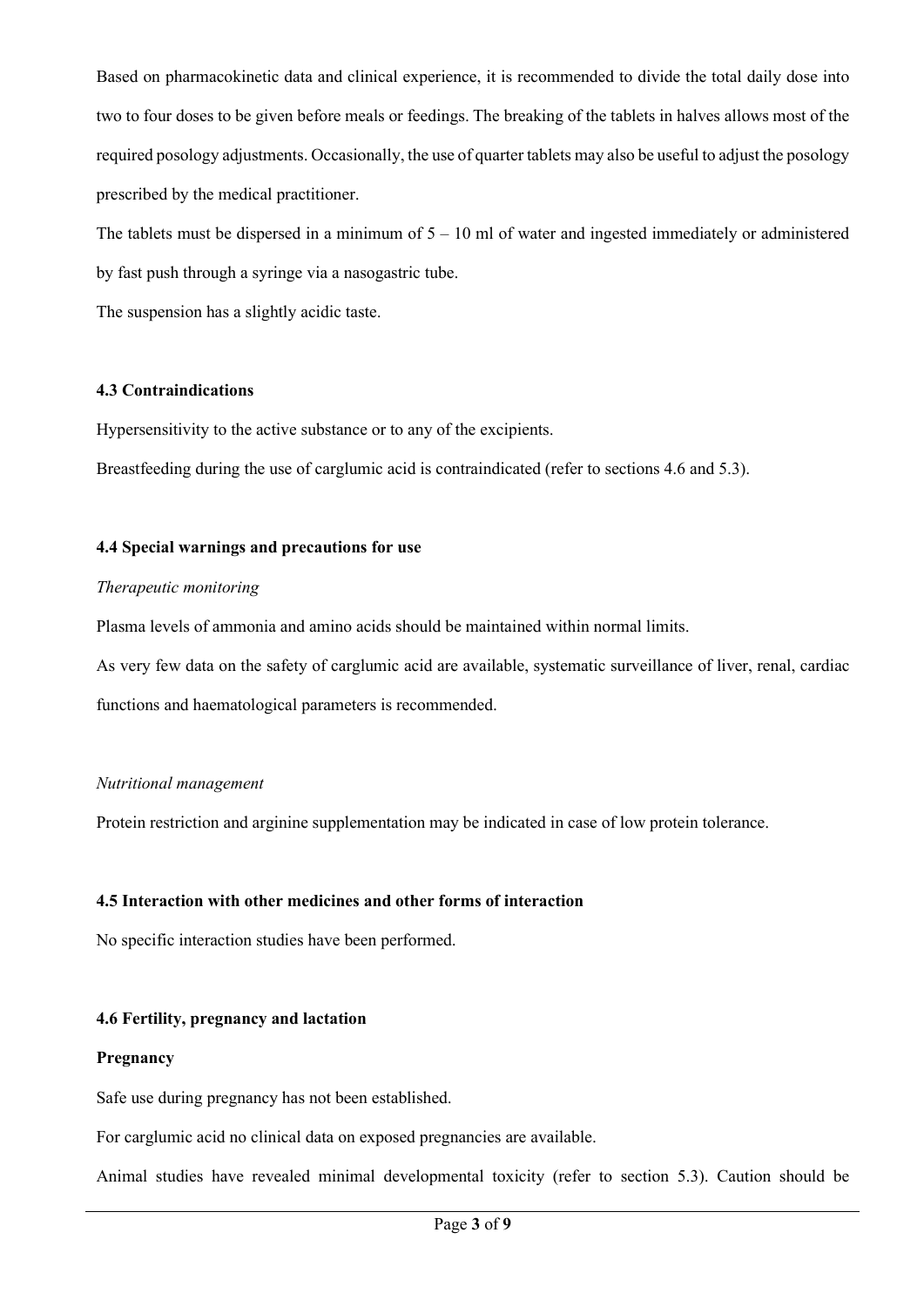exercised when prescribing to pregnant women.

## **Breastfeeding**

Carglumic acid has been shown to be present in the milk of lactating rats (refer to section 5.3). Therefore, breastfeeding during the use of carglumic acid is contraindicated (refer to section 4.3).

# **Fertility**

No data exists on the effect of carglumic acid on fertility.

## **4.7 Effects on ability to drive and use machines**

No studies on the effects of carglumic acid on the ability to drive and use machines have been performed.

# **4.8 Undesirable effects**

## *Tabulated list of adverse reactions*

Reported adverse reactions are listed below, by system organ class and by frequency. Frequencies are defined

as: very common ( $\geq 1/10$ ), common ( $\geq 1/100$  to  $\leq 1/10$ ), uncommon ( $\geq 1/1000$  to  $\leq 1/1000$ ) to  $\leq 1/1000$  to  $\leq$ 

 $1/1\,000$ , very rare  $(1/10\,000)$ , not known (cannot be estimated from the available data).

Within each frequency grouping, undesirable effects are presented in order of decreasing seriousness.

• Undesirable effects in N-acetylglutamate synthase deficiency

| Investigations                         | Uncommon: increased transaminases |
|----------------------------------------|-----------------------------------|
| Skin and subcutaneous tissue disorders | Common: increased sweating        |
|                                        | Not known: rash                   |

## • Undesirable effects in organic acidaemia

| Cardiac disorders                                    | Uncommon: bradycardia         |
|------------------------------------------------------|-------------------------------|
| Gastrointestinal disorders                           | Uncommon: diarrhoea, vomiting |
| General disorders and Administration site conditions | Uncommon: pyrexia             |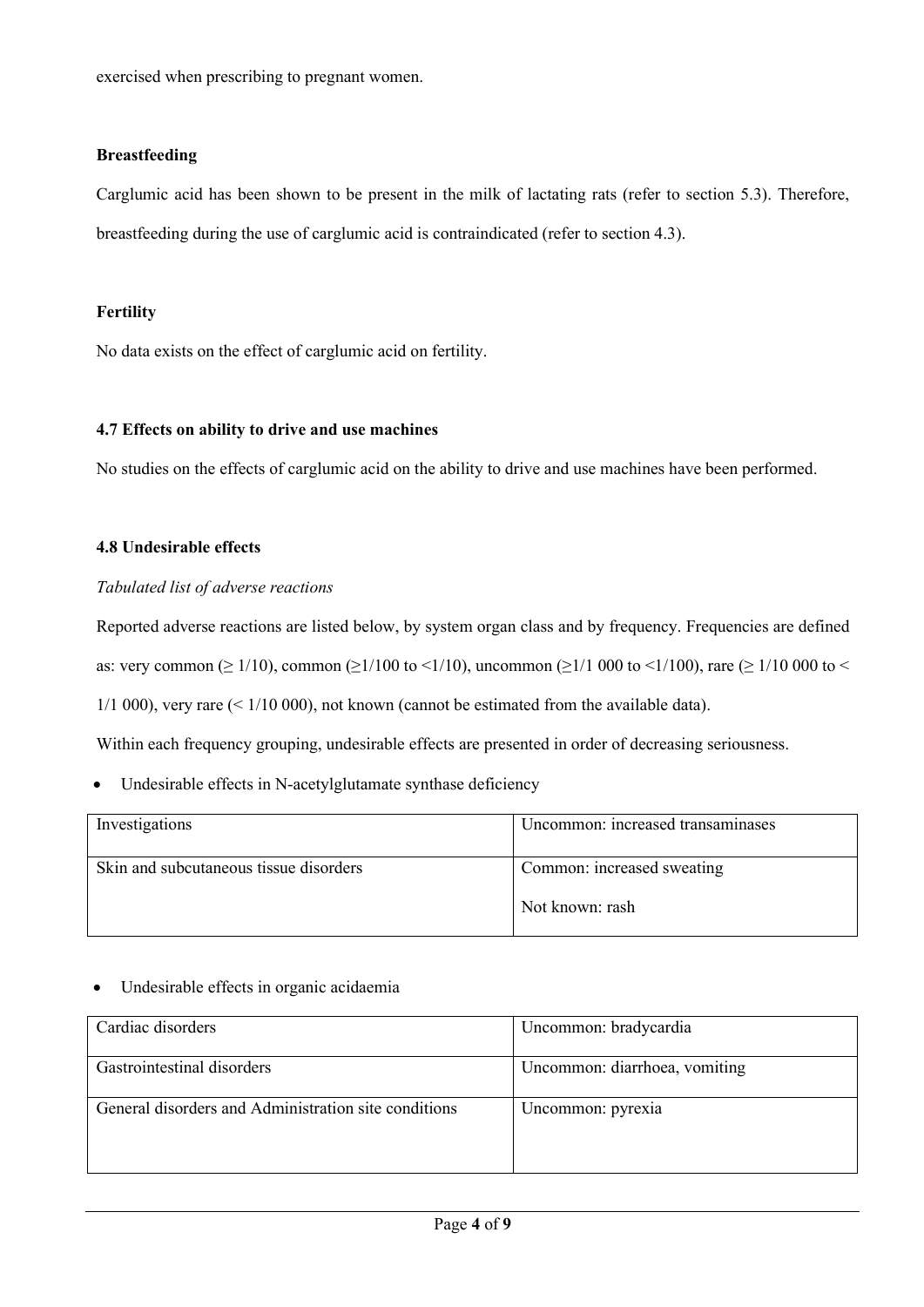## *Reporting of suspected adverse reactions*

Reporting suspected adverse reactions after authorisation of the medicine is important. It allows continued monitoring of the benefit/risk balance of the medicine. Healthcare providers are asked to report any suspected adverse reactions to SAHPRA via the "6.04 Adverse Drug Reactions Reporting Form", found online under SAHPRA's publications: https://www.sahpra.org.za/Publications/Index/8.

## **4.9 Overdose**

Overdose symptoms have been characterised as a sympathomimetic reaction: tachycardia, profuse sweating, increased bronchial secretion, increased body temperature and restlessness.

There is no known antidote for carglumic acid. The treatment of carglumic acid overdose should consist of general supportive measures.

## **5. PHARMACOLOGICAL PROPERTIES**

## **5.1 Pharmacodynamic properties**

Pharmacotherapeutic group: Amino acids and derivatives; ATC code: A16AA05

## **Mechanism of action**

Carglumic acid is a structural analogue of N-acetylglutamate, which is the naturally occurring activator of carbamoyl phosphate synthetase, the first enzyme of the urea cycle.

Carglumic acid has been shown *in vitro* to activate liver carbamoyl phosphate synthetase. Despite a lower affinity of carbamoyl phosphate synthetase for carglumic acid than for N-acetylglutamate, carglumic acid has been shown *in vivo* to stimulate carbamoyl phosphate synthetase and to be much more effective than Nacetylglutamate in protecting against ammonia intoxication in rats.

This could be explained by the following observations:

- i. The mitochondrial membrane is more readily permeable for carglumic acid than for N-acetylglutamate.
- ii. Carglumic acid is more resistant than N-acetylglutamate to hydrolysis by aminoacylase present in the cytosol.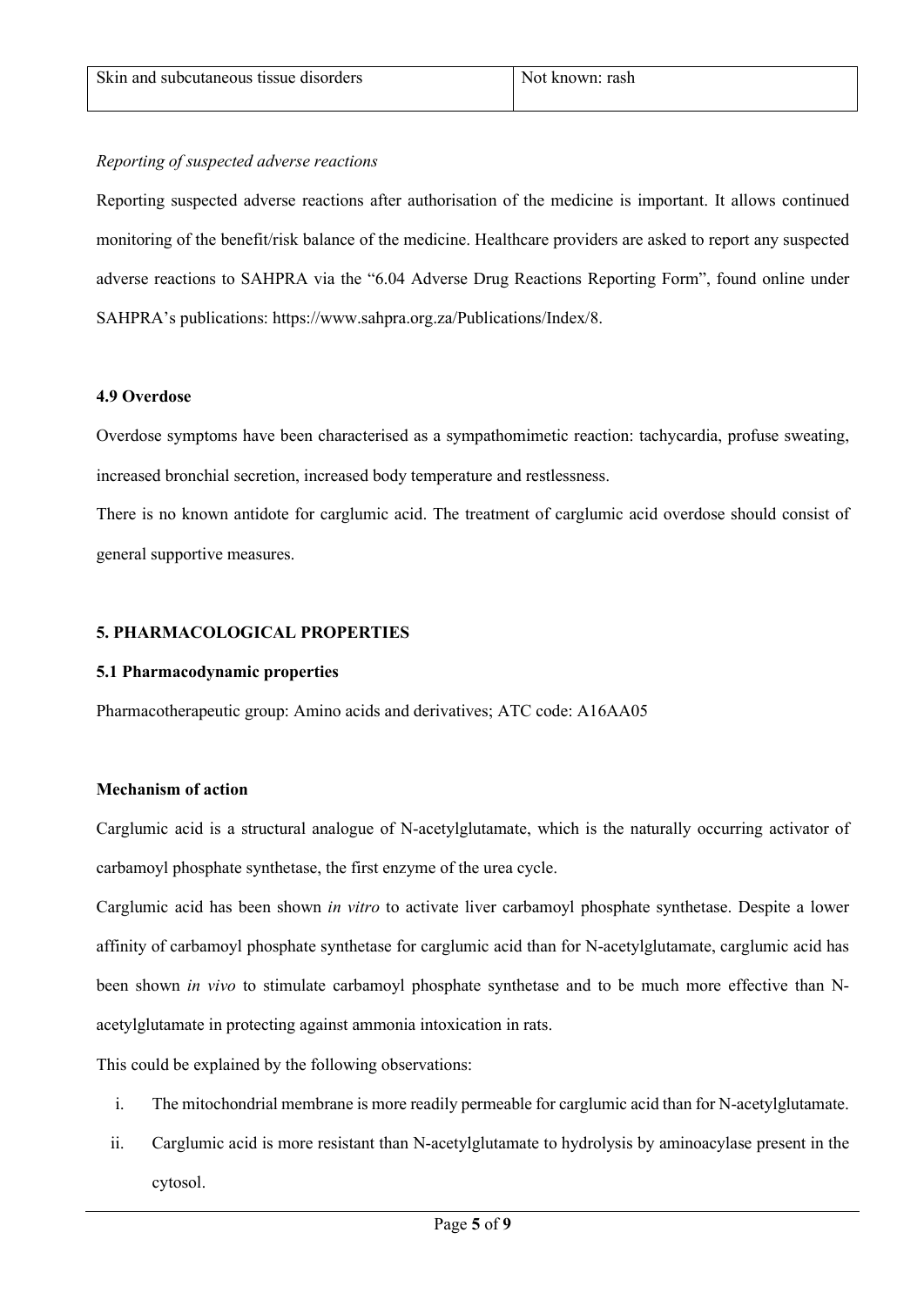#### *Pharmacodynamic effects*

Other studies have been conducted in rats under different experimental conditions leading to increased ammonia availability (starvation, protein-free or high-protein diet). Carglumic acid was shown to decrease blood ammonia levels and increase urea levels in blood and urine, whereas the liver content of carbamoyl phosphate synthetase activators was significantly increased.

## *Clinical efficacy and safety*

In patients with N-acetylglutamate synthase deficiency, carglumic acid was shown to induce a rapid normalisation of plasma ammonia levels, usually within 24 hours. When the treatment was instituted before any permanent brain damage, patients exhibited normal growth and psychomotor development. In patients with organic acidaemia (neonates and non-neonates), the treatment with carglumic acid induced a quick decrease of ammonia plasma levels, reducing the risk of neurological complications.

#### **5.2 Pharmacokinetic properties**

The pharmacokinetics of carglumic acid has been studied in healthy male volunteers using both radiolabelled and unlabelled product.

#### **Absorption**

After a single oral dose of 100 mg/kg body weight, approximately 30 % of carglumic acid is estimated to be absorbed.

At that dose-level, in 12 volunteers given carglumic acid tablets, plasma concentration peaked at 2,6 μg/ml (median; range  $1,8 - 4,8$ ) after 3 hours (median; range  $2 - 4$ ).

### **Distribution**

The plasma elimination curve of carglumic acid is biphasic with a rapid phase over the first 12 hours after administration followed by a slow phase (terminal half-life up to 28 hours).

Diffusion into erythrocytes is non-existent. Protein binding has not been determined.

### **Metabolism**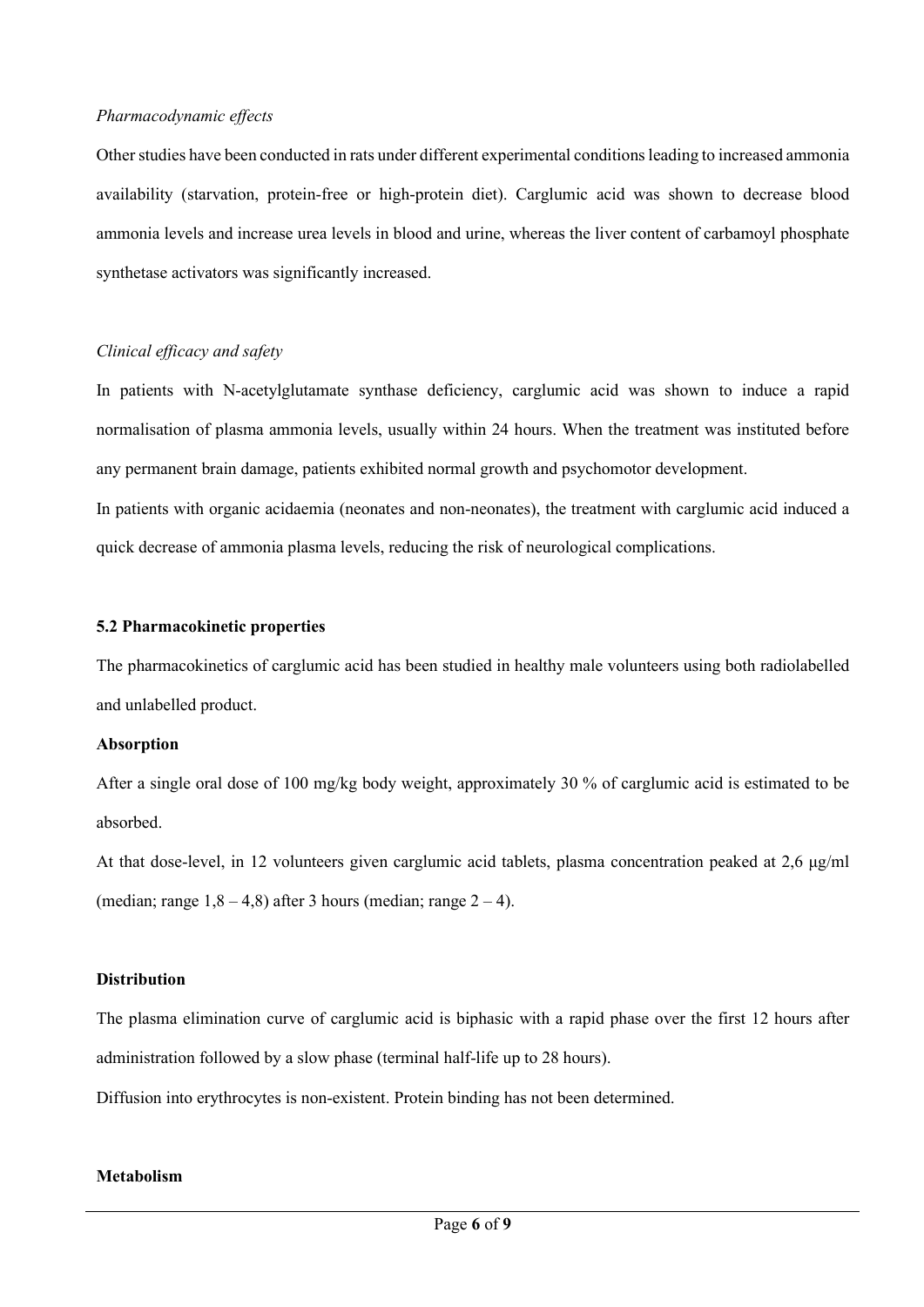A proportion of carglumic acid is metabolised. It is suggested that depending on its activity, the intestinal bacterial flora may contribute to the initiation of the degradation process, thus leading to a variable extent of metabolism of the molecule.

One metabolite that has been identified in the faeces is glutamic acid. Metabolites are detectable in plasma with a peak at 36 – 48 hours and a very slow decline (half-life around 100 hours).

The end product of carglumic acid metabolism is carbon dioxide, which is eliminated through the lungs.

## **Elimination**

After a single oral dose of 100 mg/kg body weight, 9 % of the dose is excreted unchanged in the urine and up to 60 % in the faeces.

Plasma levels of carglumic acid were measured in patients of all age categories, from newborn infants to adolescents, treated with various daily doses  $(7 - 122 \text{ mg/kg/day})$ . Their range was consistent with those measured in healthy adults, even in newborn infants. Whatever the daily dose, they were slowly declining over 15 hours to levels around 100 ng/ml.

## **6. PHARMACEUTICAL PARTICULARS**

# **6.1 List of excipients**

Croscarmellose sodium

Hypromellose

Microcrystalline cellulose

Silica colloidal anhydrous

Sodium laurylsulfate

Sodium stearyl fumarate

## **6.2 Incompatibilities**

Not applicable.

# **6.3 Shelf life**

36 months.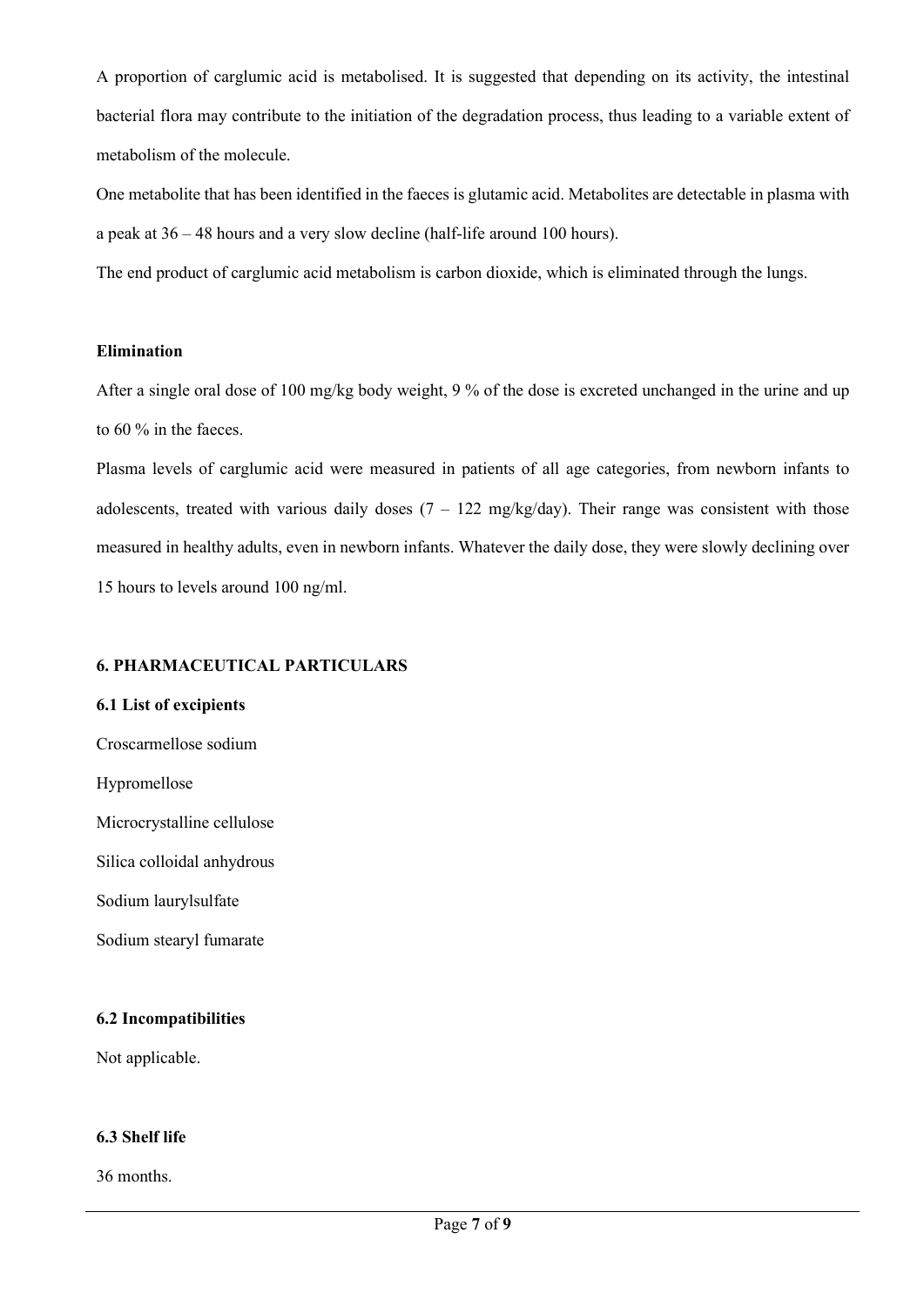After first opening of the tablet container: 3 months.

## **6.4 Special precautions for storage**

Store at 2 °C to 8 °C (Refrigerate. Do not freeze). Protect from light.

*After first opening of the tablet container:*

Do not refrigerate.

Store at or below 30 °C for not longer than three months.

Keep the container tightly closed in order to protect from moisture.

KEEP OUT OF REACH OF CHILDREN.

## **6.5 Nature and contents of container**

A 30 ml white round high density polyethylene container suitable for 5 and 15 tablets, with a white round 35 mm polypropylene child-resistant tamper-evident screw cap with a mounted desiccant (silica gel).

A 75 ml white round high density polyethylene container suitable for 60 tablets, with a white round 45 mm polypropylene child-resistant tamper-evident screw cap with integrated desiccant (silica gel).

## **6.6 Special precautions for disposal and other handling**

No special requirements.

## **7. HOLDER OF CERTIFICATE OF REGISTRATION**

## **Equity Pharmaceuticals (Pty) Ltd.**

100 Sovereign Drive

Route 21 Corporate Park

Nellmapius Drive

Irene, Pretoria

South Africa